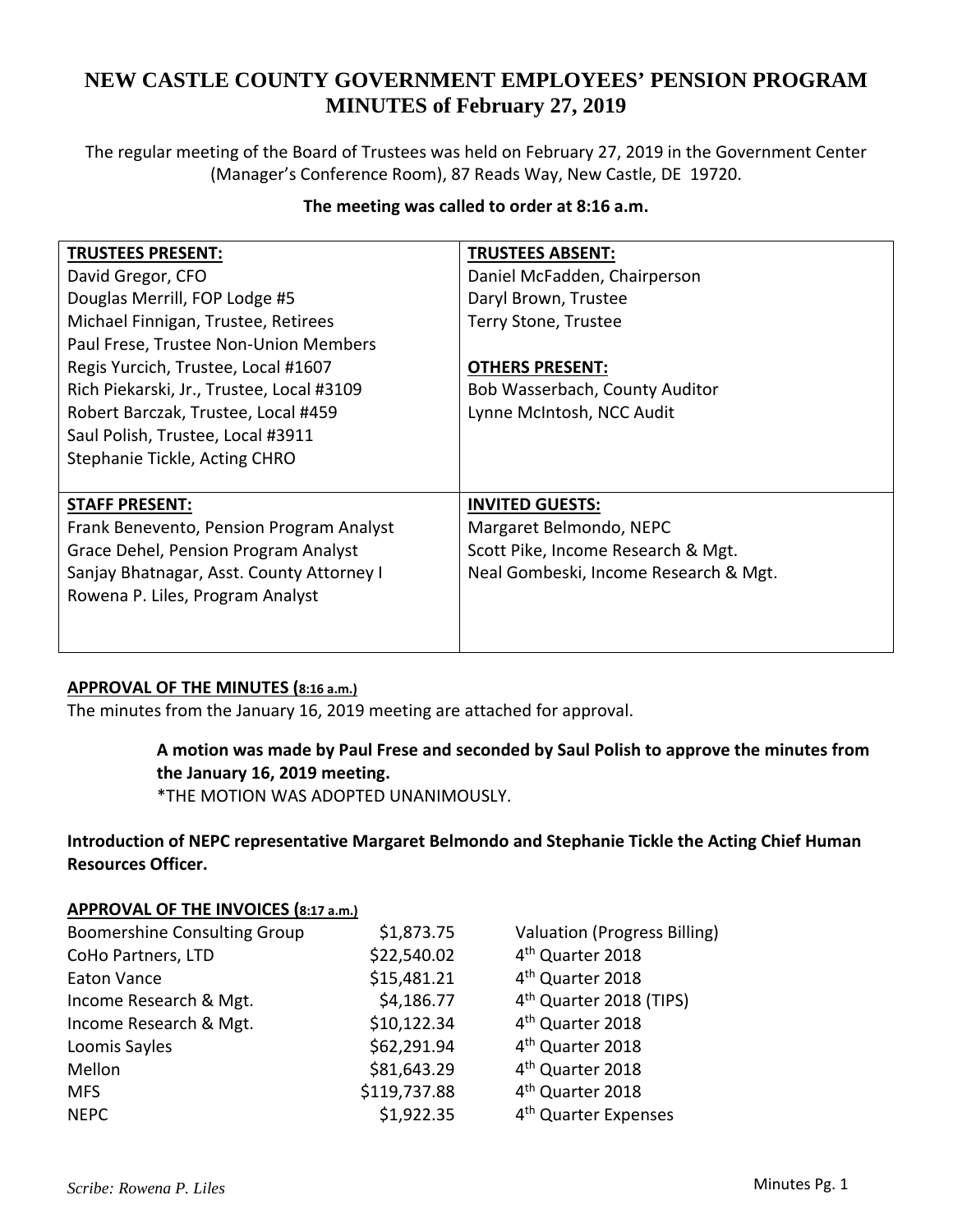#### **APPROVAL OF THE INVOICES (Cont'd)**

**A motion was made by Rich Piekarski and seconded by Saul Polish to approve the payment of invoices.**

\*THE MOTION WAS ADOPTED UNANIMOUSLY.

## **COORDINATOR'S REPORT by Frank Benevento (8:17 a.m.)**

- Gross Payroll and Employer Contributions for the month of December 2018.
- Pension Trust Asset Summary December 2018
- Pension Payments ‐ January 2019
	- o Payees for January 1,469
	- o Active Participants 1,039

|                | DelPen       | 386 |
|----------------|--------------|-----|
|                | DelPen (ret) | 49  |
| n Cu . u .u .u |              |     |

o Benefits total \$3,579,648.16

#### **CAPITAL CALLS (8:17 a.m.)**

| $\triangleright$ Blue Bay Direct Lending      | \$795,124.63 | 01/25/2019 |
|-----------------------------------------------|--------------|------------|
| $\triangleright$ Vista Equity Partners        | \$272,149.00 | 02/13/2019 |
| $\triangleright$ Northstar Mezzanine Partners | \$83,250.00  | 02/19/2019 |
| $\triangleright$ Vista Equity Partners        | \$21,566.00  | 02/28/2019 |

#### **DISTRIBUTION OF CAPITAL (8:18 a.m.)**

| $\triangleright$ Crescent Direct Lending | \$54,401.00 | 01/30/2019 |
|------------------------------------------|-------------|------------|
| $\triangleright$ Lexington Partners      | \$40,990.00 | 01/31/2019 |
| > HarbourVest Partners                   | \$87,016.00 | 01/31/2019 |

## **APPROVAL OF THE APPLICATIONS FOR BENEFITS (8:18a.m.)**

| <b>Service Retirements</b>                    |             |            |                 |  |  |
|-----------------------------------------------|-------------|------------|-----------------|--|--|
| (06256)                                       | \$3,756.43  | 02/28/2019 | RetPol (vested) |  |  |
| (09591)                                       | \$1,269.28  | 01/05/2019 | RetGen          |  |  |
| (10679)                                       | \$1,129.83  | 02/02/2019 | RetGen          |  |  |
| (06457)                                       | \$2,931.26  | 03/01/2019 | RetGen          |  |  |
| APPROVAL OF THE SURVIVOR BENEFITS (8:18 a.m.) |             |            |                 |  |  |
| (14307)                                       | \$150.00    | 01/19/2019 | AltPln          |  |  |
| APPROVAL OF THE LUMP SUM BENEFITS (8:18 a.m.) |             |            |                 |  |  |
| (14302)                                       | \$1,260.95  | 02/01/2019 | RetGen          |  |  |
| (14303)                                       | \$64,785.48 | 02/01/2019 | RetGen          |  |  |
| (14304)                                       | \$952.41    | 02/01/2019 | RetGen          |  |  |
| (14305)                                       | \$2,196.30  | 02/01/2019 | RetGen          |  |  |
| (14308)                                       | \$952.41    | 02/01/2019 | RetGen          |  |  |
| (14310)                                       | \$952.41    | 02/01/2019 | RetGen          |  |  |
|                                               |             |            |                 |  |  |